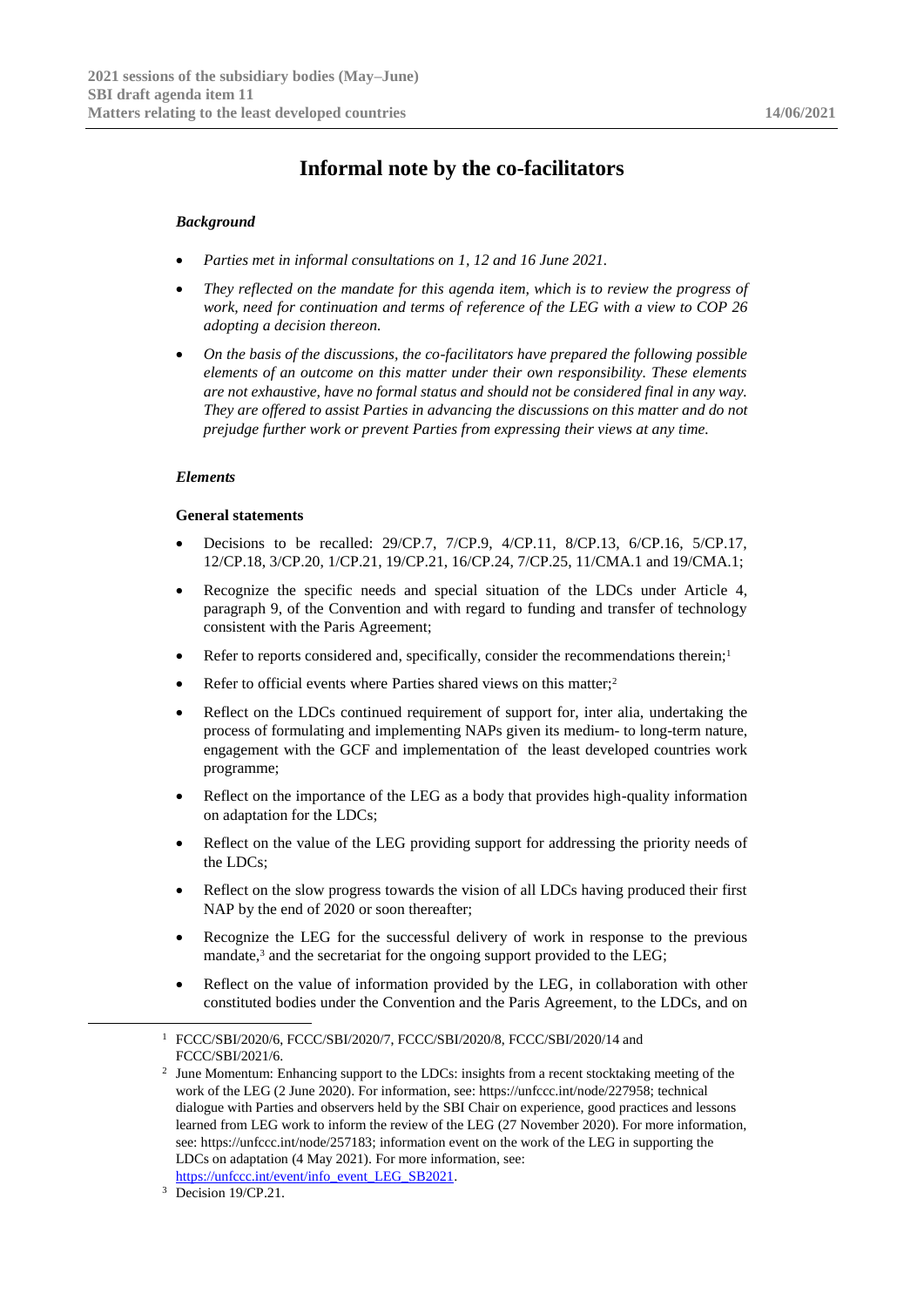the engagement of a wide range of organizations, including through the Open NAP initiative and the NAP technical working group, in supporting the LDCs.

## **Elements relating to the extension of the mandate and the functions of the LEG**

- Extend the mandate of the LEG under its current terms of reference;<sup>4</sup>
- Schedule the next review of the mandate and terms of reference of the LEG for COP 36;
- Take stock of the work of the LEG at COP 31, that is, at the midway point before its review at COP 36, to reflect on the evolving needs of the LDCs and the landscape of support under the Convention and the Paris Agreement, and outline steps for the review of the mandate and terms of reference, building on steps from previous reviews;<sup>5</sup>
- Outline steps in advance (e.g. at COP 29) for the stocktake referred to above;
- Invite the LEG to continue its efforts in enhancing the accessibility and transparency of its meetings and information, building on the experience of other constituted bodies, while taking into account its nature as a technical expert group, and to provide information on these efforts in its reports;
- Refer to support for the work of the LEG:
	- o Usual invitation to Parties and relevant organizations to continue to provide resources for supporting implementation of the LEG work programme;
	- o Usual request to the secretariat to continue to facilitate the work of the LEG;
- Additional considerations:
	- The LEG to continue to focus its activities on LDC-specific issues, including LDC-specific aspects of the process to formulate and implement NAPs;
	- o The LEG to collaborate with the SCF on matters relating to access to the GCF by the LDCs for funding of the process to formulate and implement NAPs;
	- o The LEG to continue and expand its provision of support to the LDCs in order to accelerate the process to formulate and implement NAPs, facilitate access to funding for this process under the GCF build capacity to measure adaptation outcomes, and enhance linkages among NAPs, national and subnational development plans and strategies, SDGs and relevant frameworks;
	- o The LEG to support the LDCs in understanding the modalities of and how to access the means of implementation;
	- o The LEG to take into consideration cross-cutting areas, including gender, youth, social inclusion, the private sector and education;
	- o The LEG to create thematic working groups to expand its technical support in specific areas, building on the experience and success of its NAP technical working group;
	- o The LEG to continue and expand its provision of support for developing and implementing adaptation projects that reduce vulnerability to climate change, for integrating climate change adaptation measures into national development plans and for developing programmes and projects, including at the regional level, that address the objectives of the process to formulate and implement NAPs;<sup>6</sup>
	- o The LEG to assist the LDCs in adaptation-related provisions of other instruments under the Convention and the Paris Agreement, including the NDCs, adaptation communications and national communications;

-

<sup>4</sup> Decisions 29/CP.7, 7/CP.9, 4/CP.11, 8/CP.13, 6/CP.16, 5/CP.17, 12/CP.18, 3/CP.20, 19/CP.21, 8/CP.24, 16/CP.24 and 7/CP.25.

<sup>5</sup> Decision 19/CP.21, paras. 13-14.

<sup>6</sup> In accordance with decision 5/CP.17, para. 1.